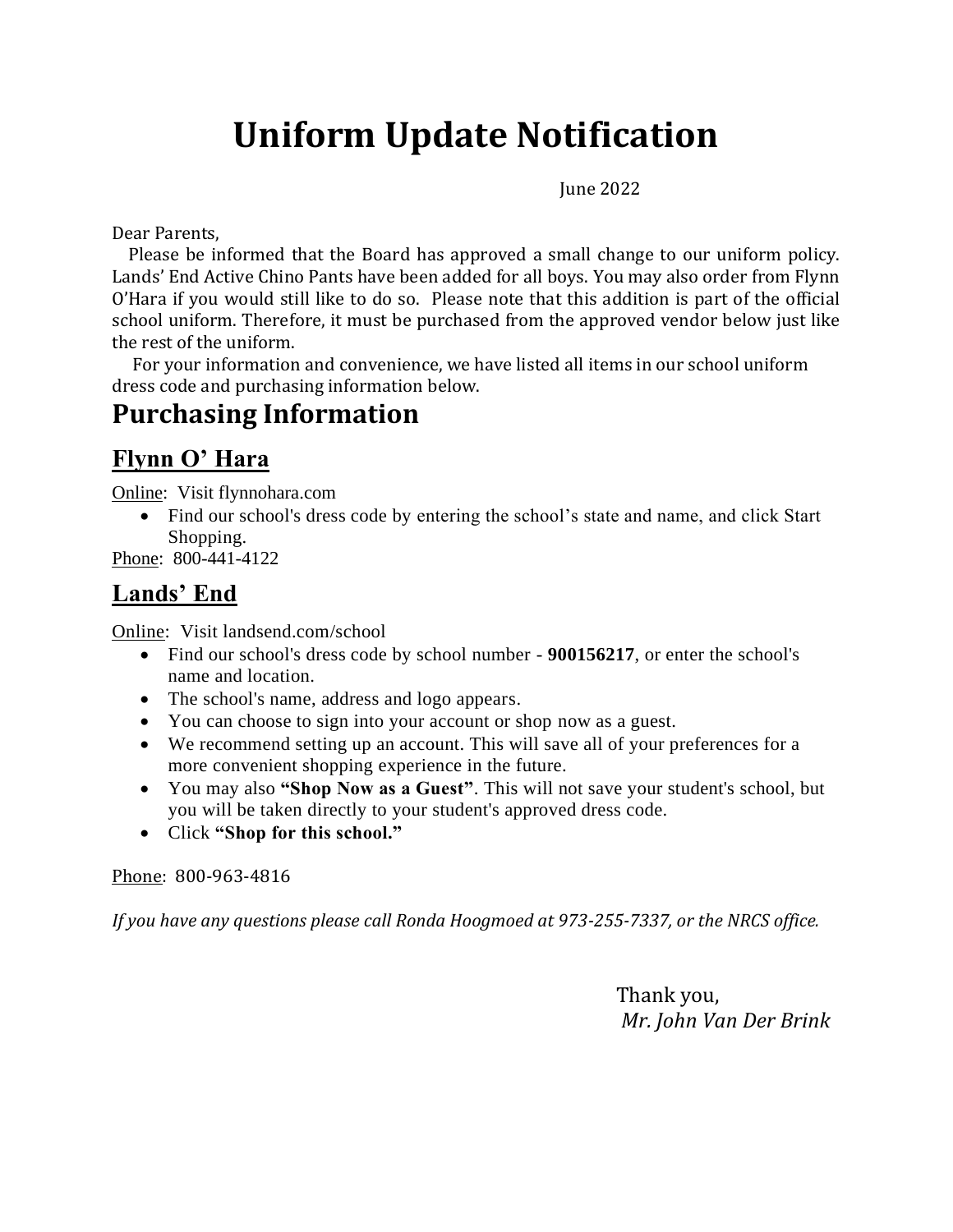# **Uniform Items**

| $K - 3$      |                                                      |               |
|--------------|------------------------------------------------------|---------------|
| <b>Girls</b> |                                                      | <b>Vendor</b> |
|              | Green and Navy Plaid Jumper                          | Flynn O' Hara |
|              | White Short and Long Sleeve Peterpan Collar Blouse   | Flynn O' Hara |
|              | White Short and Long Sleeve Fem Fit Mesh Polo Shirts | Lands' End    |
|              | Navy Full Length Legging                             | Lands' End    |
|              | Navy V-Neck Cardigan                                 | Flynn O' Hara |
| $\ast$       | Navy Polar Fleece Jacket                             | Flynn O' Hara |
| <b>Boys</b>  |                                                      |               |
|              | Navy Pants                                           | Flynn O' Hara |
| <b>New</b>   | <b>Navy Active Chino Pants</b>                       | Lands' End    |
|              | Ash Short and Long Sleeve Polo Shirt                 | Flynn O' Hara |
|              | White Short and Long Sleeve Polo Shirt               | Flynn O' Hara |
|              | White Short and Long Sleeve Button-down Collar Shirt | Flynn O' Hara |
| *            | Navy Polar Fleece Jacket                             | Flynn O' Hara |

| $4 - 8$      |                                                       |               |
|--------------|-------------------------------------------------------|---------------|
| <b>Girls</b> |                                                       |               |
|              | Green and Navy Plaid Skirt                            | Flynn O' Hara |
|              | White Short and Long Sleeve Convertible Collar Blouse | Flynn O' Hara |
|              | Navy Short and Long Sleeve Fem Fit Mesh Polo Shirts   | Lands' End    |
|              | White Short and Long Sleeve Fem Fit Mesh Polo Shirts  | Lands' End    |
| $\ast$       | Heather Grey V-Neck Sweater Vest                      | Flynn O' Hara |
| $\ast$       | Navy Polar Fleece Jacket                              | Flynn O' Hara |
| $\ast$       | Navy Full Length Legging                              | Lands' End    |
| <b>Boys</b>  |                                                       |               |
|              | Navy Pants                                            | Flynn O' Hara |
| <b>New</b>   | <b>Navy Active Chino Pants</b>                        | Lands' End    |
|              | Ash Short and Long Sleeve Polo Shirt                  | Flynn O' Hara |
|              | White Short and Long Sleeve Polo Shirt                | Flynn O' Hara |

White Short and Long Sleeve Button-down Collar Shirt Flynn O' Hara \* Navy Polar Fleece Jacket Flynn O' Hara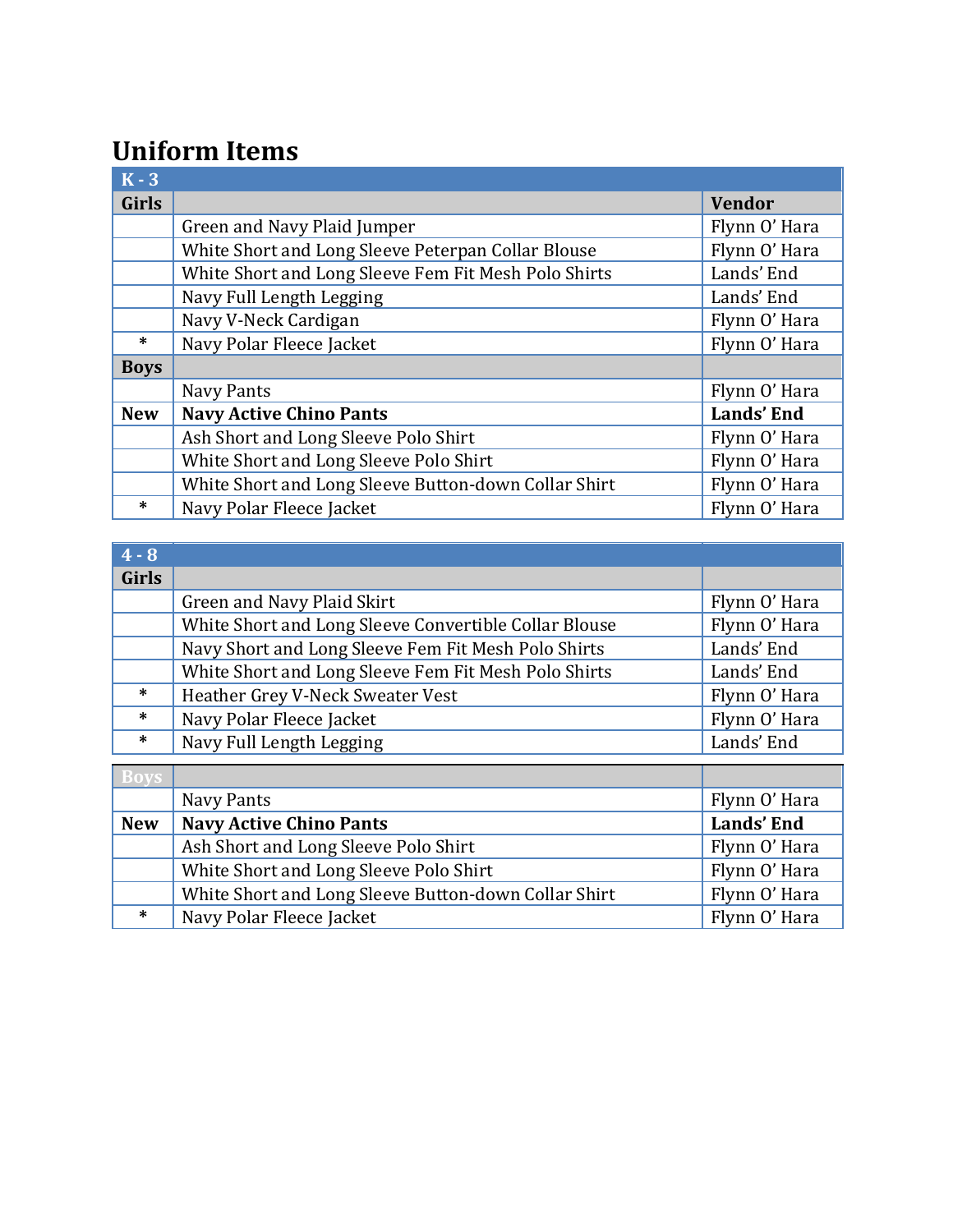| <b>High School</b> |                                                       |               |  |
|--------------------|-------------------------------------------------------|---------------|--|
| <b>Girls</b>       |                                                       | <b>Vendor</b> |  |
|                    | Maroon Plaid Wrap Around Kilt                         | Flynn O' Hara |  |
|                    | Grey 4 Kick Pleated Skirt                             | Flynn O' Hara |  |
|                    | White Short and Long Sleeve Convertible Collar Blouse | Flynn O' Hara |  |
|                    | White Short and Long Sleeve Fem Fit Mesh Polo Shirts  | Lands' End    |  |
|                    | Burgundy Short and Long Fem Fit Mesh Polo Shirts      | Lands' End    |  |
| $\ast$             | <b>Wine V-Neck Sweater Vest</b>                       | Flynn O' Hara |  |
| *                  | Wine V-Neck Cardigan Sweater                          | Flynn O' Hara |  |
| *                  | Maroon Polar Fleece Jacket                            | Flynn O' Hara |  |
| $\ast$             | <b>Black Full Length Leggings</b>                     | School office |  |
| <b>Boys</b>        |                                                       |               |  |
|                    | Khaki Twill Pants                                     | Flynn O' Hara |  |
|                    | <b>Black Twill Pants</b>                              | Flynn O' Hara |  |
| <b>New</b>         | <b>Khaki Active Chino Pants</b>                       | Lands' End    |  |
| <b>New</b>         | <b>Black Active Chino Pants</b>                       | Lands' End    |  |
|                    | White Short and Long Sleeve Oxford Shirts             | Flynn O' Hara |  |
|                    | White Short and Long Sleeve Polo Shirt                | Flynn O' Hara |  |
|                    | Maroon Short and Long Sleeve Polo Shirt               | Flynn O' Hara |  |
| $\ast$             | Wine V-Neck Sweater Vest                              | Flynn O' Hara |  |
| *                  | Maroon Polar Fleece Jacket                            | Flynn O' Hara |  |

\* Optional along with other optional items that may be ordered through the website.